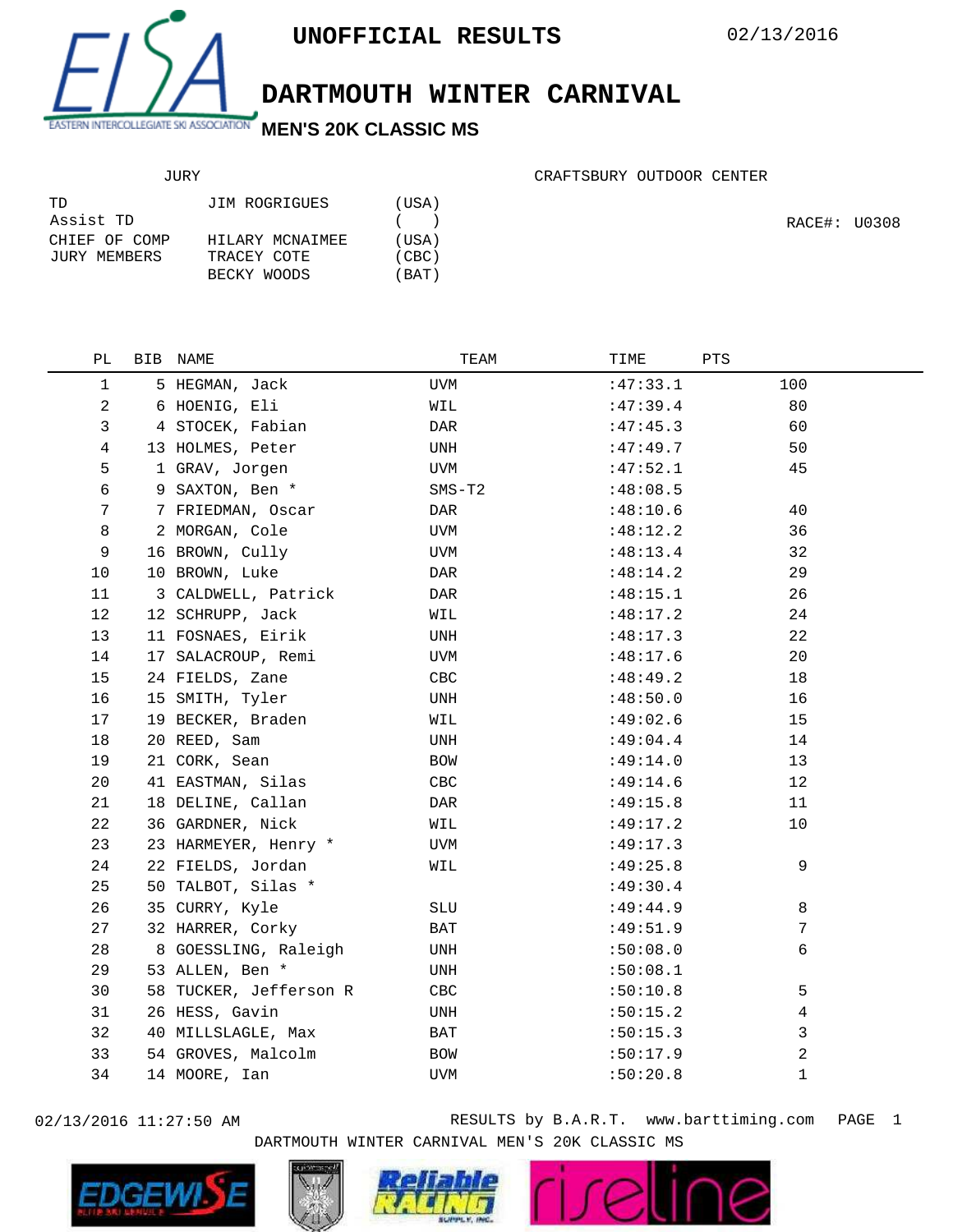| РL | BIB | NAME                  | TEAM | TIME     | PTS |
|----|-----|-----------------------|------|----------|-----|
| 35 |     | 38 ADICOFF, Jacob     | BOW  | :50:27.1 |     |
| 36 |     | 25 WEINMAN, Evan      | MID  | :50:27.2 |     |
| 37 |     | 47 MEYER, Ian         | HAR  | :50:33.1 |     |
| 38 |     | 30 HARRISON, Scott    | CBC  | :50:35.0 |     |
| 39 |     | 42 MOREAU, Nathan     | BAT  | :50:35.8 |     |
| 40 |     | 49 VOLZ, Jacob        | MID  | :50:36.9 |     |
| 41 |     | 44 CARR, Evan *       | WIL  | :50:37.3 |     |
| 42 |     | 45 LIPHART, Ian       | CBC  | :50:38.8 |     |
| 43 |     | 55 SINKLER, Sam       | CBC  | :50:40.0 |     |
| 44 |     | 43 COSTLEY, Luke      | WIL  | :50:40.6 |     |
| 45 |     | 64 WIGHT, Calvin *    | CBC  | :50:41.4 |     |
| 46 |     | 46 CHRISTIAN, Shane * | UNH  | :50:41.5 |     |
| 47 |     | 29 NOTTONSON, Lewis   | MID  | :50:42.4 |     |
| 48 |     | 86 MAMROL, Peter      | DAR  | :50:44.9 |     |
| 49 |     | 28 MCDONALD, Parker   | BAT  | :50:45.6 |     |
| 50 |     | 57 SCHMELZLE, Liam    | SMC  | :50:47.7 |     |
| 51 |     | 48 MARSHALL, Phillip  | SLU  | :50:50.4 |     |
| 52 |     | 31 MCEWEN, Gavin *    | DAR  | :51:12.0 |     |
| 53 |     | 71 SHEA, Devlin       | HAR  | :51:12.5 |     |
| 54 |     | 59 GRAY, Connor W     | BAT  | :51:14.2 |     |
| 55 |     | 72 SWOMLEY, Calvin    | SLU  | :51:21.4 |     |
| 56 |     | 76 EGGER, Andrew *    | CBC  | :51:29.3 |     |
| 57 |     | 70 ANDERSON, Soren    | HAR  | :51:38.7 |     |
| 58 |     | 73 GREEN, Connor      | HAR  | :51:54.5 |     |
| 59 |     | 51 RAMSAY, Dustin     | SLU  | :51:54.8 |     |
| 60 |     | 67 SHAHEEN, Samuel    | BOW  | :52:04.1 |     |
| 61 |     | 33 KETTERSON, Jan *   | DAR  | :52:18.0 |     |
| 62 |     | 39 WOOD, Sam          | MID  | :52:24.3 |     |
| 63 |     | 74 YOUNG, Matthew *   | SLU  | :52:28.8 |     |
| 64 |     | 34 GORDON, Koby *     | DAR  | :52:35.0 |     |
| 65 |     | 77 BIGELOW, Magnus *  | DAR  | :52:46.7 |     |
| 66 |     | 68 MULSHINE, Liam     | HAR  | :52:48.9 |     |
| 67 |     | 61 LA LIBERTE, Torin  | SMC  | :52:56.1 |     |
| 68 |     | 79 CASTREN, Ruben     | SLU  | :52:57.6 |     |
| 69 |     | 56 REGAN, Cam *       | CBC  | :52:57.9 |     |
| 70 |     | 65 DEETER, Aaron      | SMC  | :53:03.7 |     |
| 71 |     | 62 MERRENS, Sam *     | DAR  | :53:22.7 |     |
| 72 |     | 37 RABON, Thomas *    | DAR  | :53:41.4 |     |
| 73 |     | 81 SIGURSLID, Haakon  | HAR  | :53:48.9 |     |
| 74 |     | 80 HALVORSEN, Hans *  | WIL  | :54:05.9 |     |
| 75 |     | 82 ROSKO, Wade        | BAT  | :54:13.5 |     |
| 76 |     | 69 HARRINGTON, Josh * | WIL  | :54:30.3 |     |
| 77 |     | 60 NADLER, Andrew *   | DAR  | :54:38.3 |     |
| 78 |     | 52 GOLDBERG, Zach *   | DAR  | :54:55.7 |     |
| 79 |     | 89 MEYERSON, Jacob *  | HAR  | :55:02.7 |     |
| 80 |     | 78 DOYLE, Matthew     | SMC  | :55:25.8 |     |
| 81 |     | 84 ZABELL, Sam        | MID  | :57:12.0 |     |
| 82 |     | 88 POSCH, August      | BOW  | :58:19.6 |     |
| 83 |     | 87 FOGG, Sam          | SMC  | :58:37.6 |     |
|    |     |                       |      |          |     |

02/13/2016 11:27:50 AM RESULTS by B.A.R.T. www.barttiming.com PAGE 2 DARTMOUTH WINTER CARNIVAL MEN'S 20K CLASSIC MS